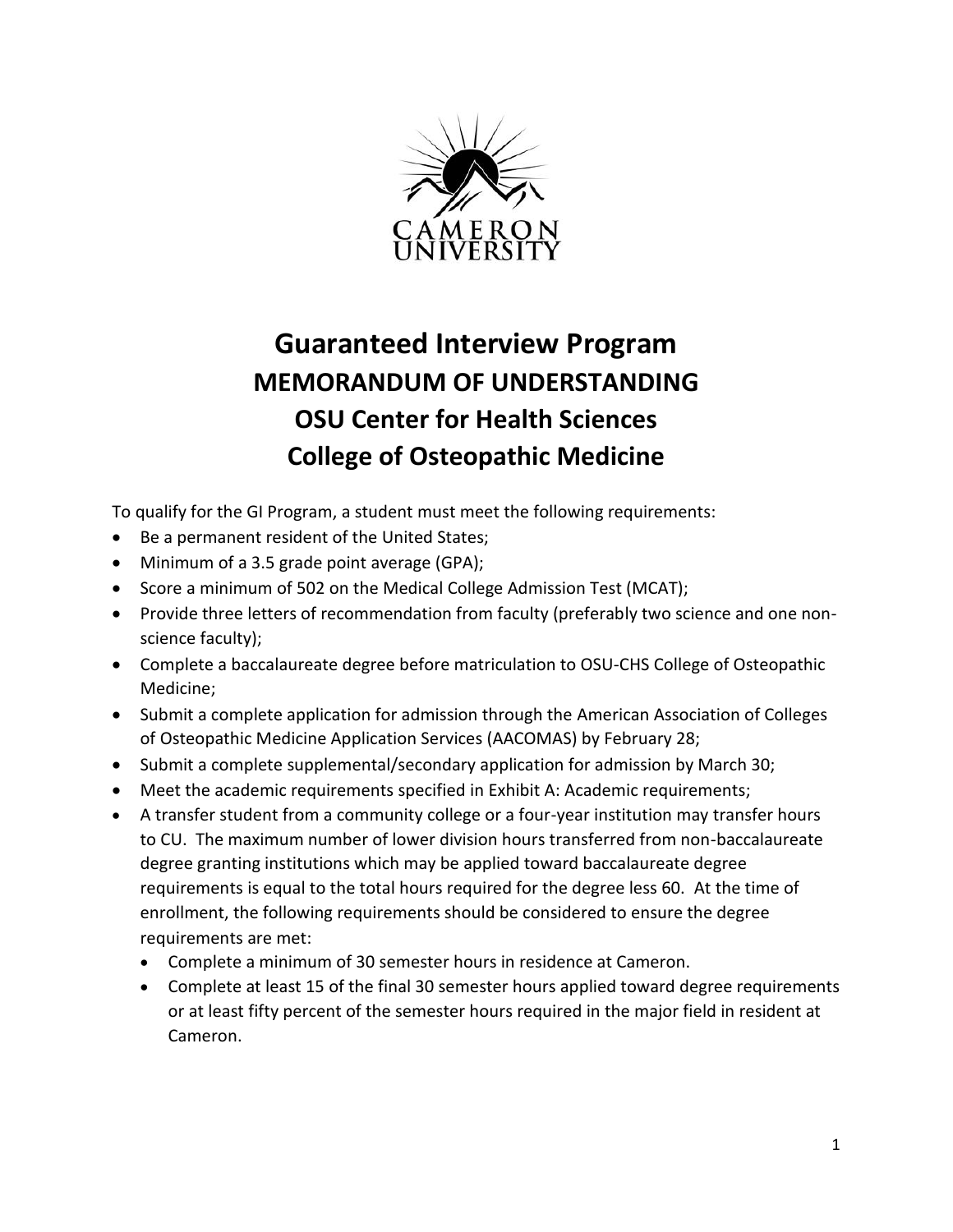- Complete a minimum of 60 semester hours excluding physical education activity courses at Cameron; 40 semester hours of which must be upper division excluding physical education activity courses.
- Complete at least two courses in each major field and one course in each minor field which are used to meet the degree requirements in residence at Cameron.
- Students must have at least 500 hours of health-related setting at the time of application;
- The applicant must have a valid CASPer Situational Judgement test score on file before an admission decision is released; and
- Be a first-time applicant to the Guaranteed Interview Program.

Students who meet these requirements will be eligible for the GI Program. Students must check the appropriate box on their supplemental/secondary application to indicate that they have met the GI Program requirements. This Agreement guarantees an interview for admission to OSU-COM to students who meet the listed requirements. This Agreement does not guarantee qualifying students from CU admission to OSU-COM. Following an in-person interview, the Chair of the Admissions Committee or Director of Admissions will notify applicants of the Admissions Committee's decision by May 15, 2022.

## **Exhibit A: Academic Requirements**

To qualify for the Guaranteed Interview Program, Oklahoma State University – Center for Health Sciences (OSU-CHS) and Cameron University agree that applicants must complete the following academic requirements.

- ENGL 1113 English Composition I
- ENGL 1213 English Composition II
- BIOL 1364 Principles of Biology I (with BIOL 1364L lab)
- BIOL 1474 Principles of Biology II (with BIOL 1474L lab)
- BIOL 2124 Microbiology (with BIOL 2124L lab)
- BIOL 2034 Human Anatomy (with BIOL 2034L lab)
- CHEM 1364 General Chemistry I
- CHEM 1361 General Chemistry I Lab
- CHEM 1474 General Chemistry II
- CHEM 1471 General Chemistry II Lab
- CHEM 3314 Organic Chemistry I (with CHEM 3314L lab)
- CHEM 3324 Organic Chemistry II (with CHEM 3324L lab)
- CHEM 4403 Biochemistry I
- PHYS 1115 Physics I (with PHYS 1115L lab) or PHYS 2015 Physics I for Science and Engineering Majors (with PHYS 2015L lab)